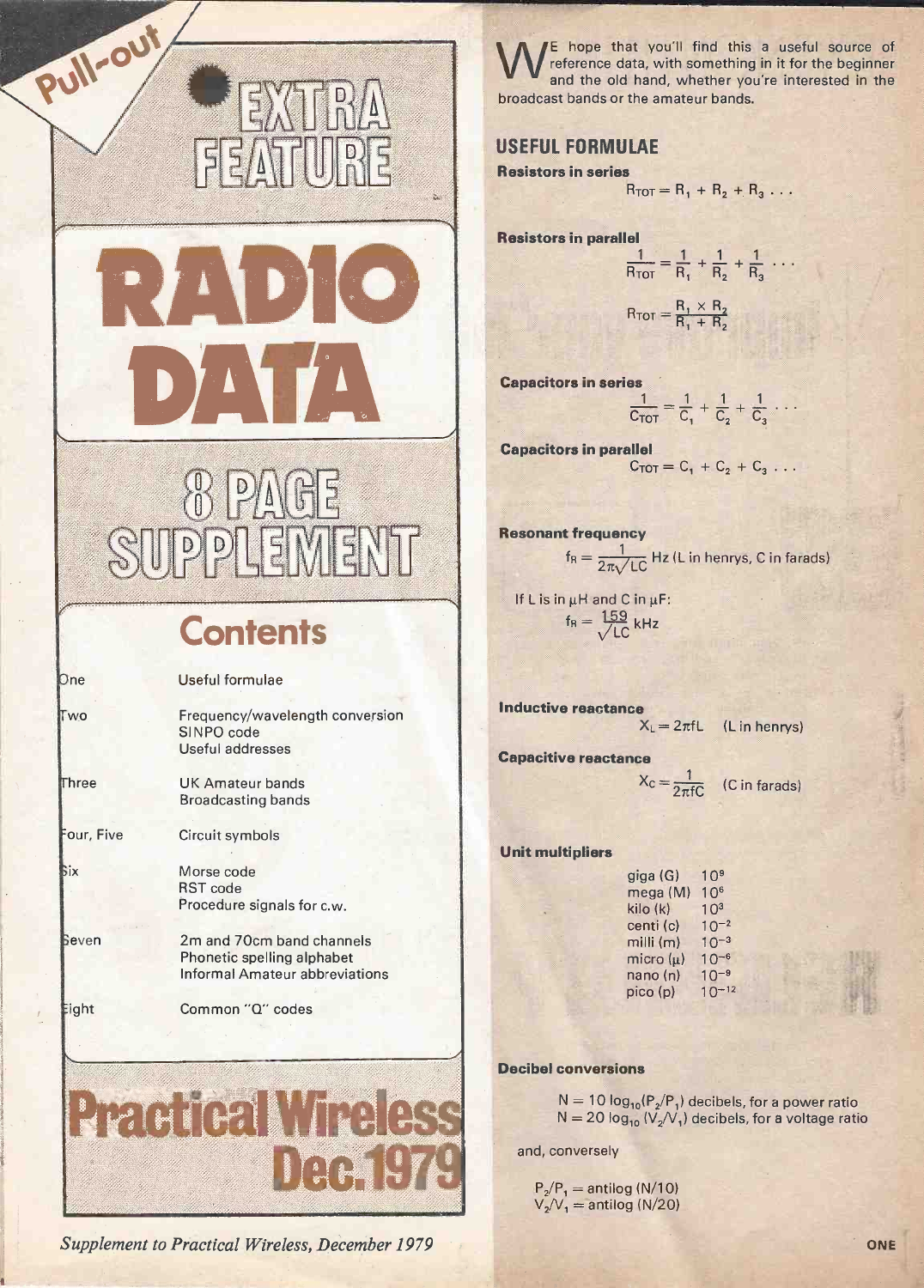# FREQUENCY/WAVELENGTH CONVERSION

 $W$ avelength (metres) =  $\frac{300\ 000}{\text{Frequency (kilohertz)}}$ 

 $-7$ 

**BETWEEN THE REAL WAY** 

 $Frequency (kilohertz) = 
$$
\frac{300\ 000}{Wavelength (metres)}
$$$ 

# Medium -wave broadcast band

| kHz Metres |       |     | kHz Metres<br><b>kHz Metres</b> |      | kHz Metres |      | kHz Metres |      | kHz Metres |       |       |
|------------|-------|-----|---------------------------------|------|------------|------|------------|------|------------|-------|-------|
| 531        | 565.0 | 711 | 421.9                           | 891  | 336.7      | 1071 | 280.1      | 1251 | 239.8      | 1431  | 209.6 |
| 540        | 555.6 | 720 | 416.7                           | 900  | 333.3      | 1080 | 277.8      | 1260 | 238.1      | 1440  | 208.3 |
| 549        | 546.4 | 729 | 411.6                           | 909  | 330.0      | 1089 | 275.5      | 1269 | 236.4      | 1449  | 207.0 |
| 558        | 537.6 | 738 | 406.5                           | 918  | 326.8      | 1098 | 273.2      | 1278 | 234.7      | 1458  | 205.8 |
| 567        | 529.1 | 747 | 401.6                           | 927  | 323.6      | 1107 | 271.0      | 1287 | 233.1      | .1467 | 204.5 |
| 576        | 520.8 | 756 | 396.8                           | 936  | 320.5      | 1116 | 268.8      | 1296 | 231.5      | 1476  | 203.3 |
| 585        | 512.8 | 765 | 392.2                           | 945  | 317.5      | 1125 | 266.7      | 1305 | 229.9      | 1485  | 202.0 |
| 594        | 505.1 | 774 | 387.6                           | 954  | 314.5      | 1134 | 264.6      | 1314 | 228.3      | 1494  | 200.8 |
| 603        | 497.5 | 783 | 383.1                           | 963  | 311.6      | 1143 | 262.5      | 1323 | 226.8      | 1503  | 199.6 |
| 612        | 490.2 | 792 | 378.8                           | 972  | 308.6      | 1152 | 260.4      | 1332 | 225.2      | 1512  | 198.4 |
| 621        | 483.1 | 801 | 374.5                           | 981  | 305.8      | 1161 | 258.4      | 1341 | 223.7      | 1521  | 197.2 |
| 630        | 476.2 | 810 | 370.4                           | 990  | 303.0      | 1170 | 256.4      | 1350 | 222.2      | 1530  | 196.1 |
| 639        | 469.5 | 819 | 366.3                           | 999  | 300.3      | 1179 | 254.5      | 1359 | 220.8      | 1539  | 194.9 |
| 648        | 463.0 | 828 | 362.3                           | 1008 | 297.6      | 1188 | 252.5      | 1368 | 219.3      | 1548  | 193.8 |
| 657        | 456.6 | 837 | 358.4                           | 1017 | 295.0      | 1197 | 250.6      | 1377 | 217.9      | 1557  | 192.7 |
| 666        | 450.5 | 846 | 354.6                           | 1026 | 292.4      | 1206 | 248.8      | 1386 | 216.5      | 1566  | 1916  |
| 675        | 444.4 | 855 | 350.9                           | 1035 | 289.9      | 1215 | 246.9      | 1395 | 215.1      | 1575  | 190.5 |
| 684        | 438.6 | 864 | 347.2                           | 1044 | 287.4      | 1224 | 245.1      | 1404 | 213.7      | 1584  | 189.4 |
| 693        | 432.9 | 873 | 343.6                           | 1053 | 284.9      | 1233 | 243.3      | 1413 | 212.3      | 1593  | 188.3 |
| 702        | 427.4 | 882 | 340.1                           | 1062 | 282.5      | 1242 | 241.5      | 1422 | 211.0      | 1602  | 187.3 |

#### Short-wave bands

| MHz | <b>Metres</b> | MHz  | <b>Metres</b> | MHz | <b>Metres</b> | MHz | <b>Metres</b> | MHz | <b>Metres</b> |     | <b>MHz Metres</b> |
|-----|---------------|------|---------------|-----|---------------|-----|---------------|-----|---------------|-----|-------------------|
| 1.5 | 200           | 8.0  | 37.5          | 15  | 20.0          | 22  | 13.6          | 45  | 6.67          | 80  | 3.75              |
| 2.0 | 50            | 9.0  | 33.3          | 16  | 18.8          | 23  | 13.0          | 50  | 6.00          | 88  | 3.41              |
| 3.0 | 100           | 10.0 | 30.0          | 17  | 17.6          | 25  | 12.0          | 55  | 5.45          | 90  | 3.33              |
| 4.0 | 75.0          | 11.0 | 27.3          | 18  | 16.7          | 28  | 10.7          | 60  | 5.00          | 95  | 3.16              |
| 5.0 | 60.0          | 12.0 | 25.0          | 19  | 15.8          | 30  | 10.0          | 65  | 4.62          | 100 | 3.00              |
| 6.0 | 50.0          | 13.0 | 23.1          | 20  | 15.0          | 35  | 8.57          | 70  | 4.29          | 105 |                   |
|     |               |      |               |     |               |     |               |     |               |     |                   |
| 7.0 | 42.9          | 14.0 | 21.4          | 21  | 14.3          | 40  | 7.50          | 75  | 4.00          | 108 | 2.86<br>2.78      |

### Long-wave broadcast band

| kHz. | <b>Metres</b> |
|------|---------------|
| 155  | 1935          |
| 164  | 1829          |
| 173  | 1734          |
| 182  | 1648          |
| 191  | 1571          |
| 200  | 1500          |
| 209  | 1435          |
| 218  | 1376          |
| 227  | 1322          |
| 236  | 1271          |
| 245  | 1224          |
| 254  | 1181          |
| 263  | 1141          |
| 272  | 1103          |
| 281  | 1068          |
|      |               |

# THE SINPO REPORTING CODE

|                | S                        |               | N            | P                     | O           |
|----------------|--------------------------|---------------|--------------|-----------------------|-------------|
| Rating         | Signal                   |               |              | Propagation           | Overall     |
| scale          | strength                 | Interference  | <b>Noise</b> | disturbance           | readability |
| 5              | Excellent                | Nil           | Nil          | Nil                   | Excellent   |
| $\overline{4}$ | Good                     | Slight        | Slight       | Slight                | Good        |
| 3              | Fair                     | Moderate      | Moderate     | Moderate <sup>'</sup> | Fair        |
| $\overline{2}$ | Poor                     | <b>Severe</b> | Severe       | Severe                | Poor        |
|                | Barely audible J Extreme |               | Extreme      | Extreme               | Unusable    |

# USEFUL ADDRESSES

UK Amateur Licensing enquiries to: Home Office, Radio Regulatory Department, Radio Regulatory Division, .Licensing Branch (Amateur), Waterloo Bridge House, Waterloo Road, London SE1 8UA

Radio Society of Great Britain, 35 Doughty Street, London WC1N 2AE.

European DX Council, PO Box 4. St Ives, Huntingdon, Cambs PE17 4FE.

TWO Supplement to Practical Wireless, December 1979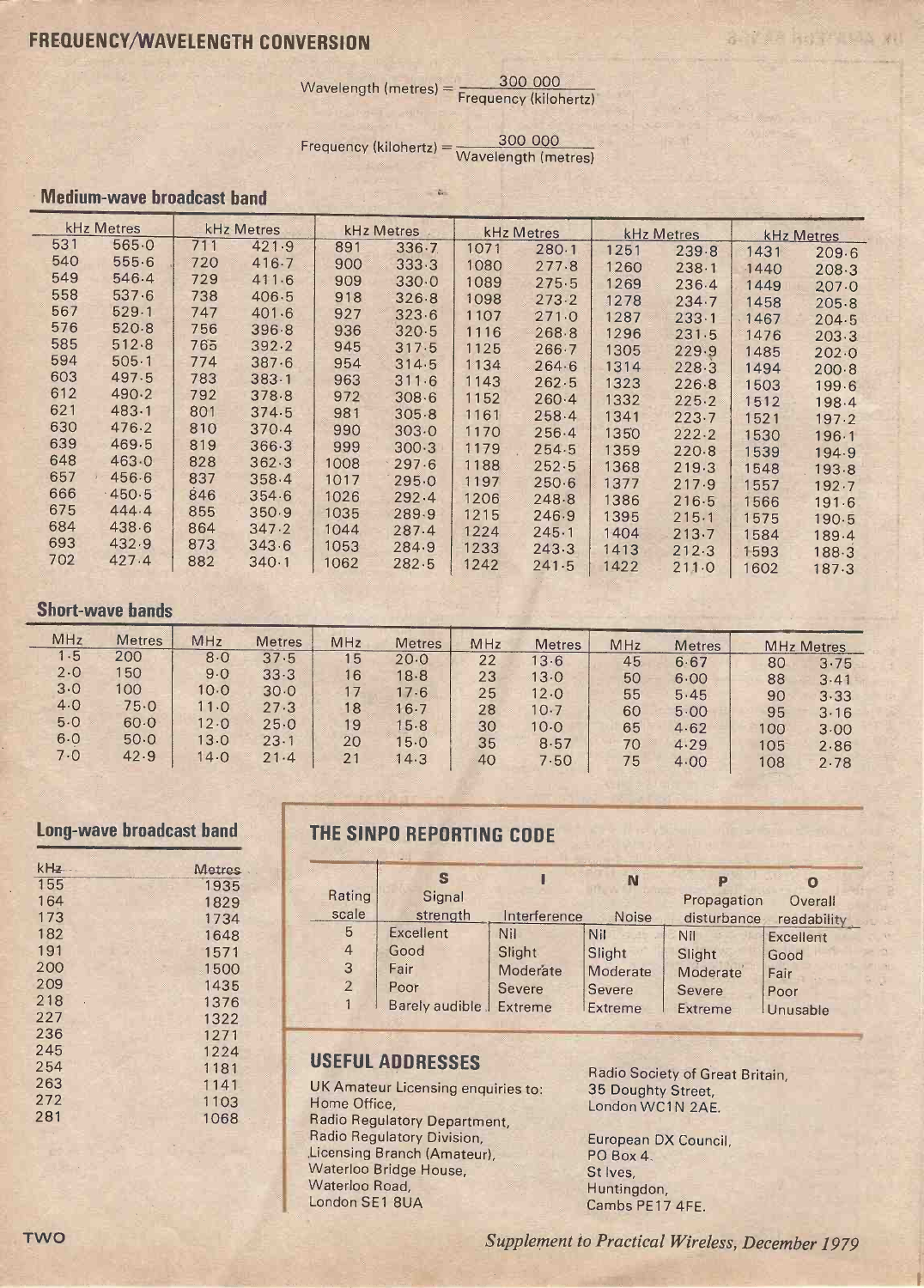### UK AMATEUR BANDS

|               |                          |                             |                        | Power                  |               | B. The<br>meanir |
|---------------|--------------------------|-----------------------------|------------------------|------------------------|---------------|------------------|
|               |                          |                             | Maximum d.c.           | <b>RF Output</b>       |               | They a           |
|               |                          | <b>Classes of</b>           | <b>Input Power</b>     | p.e.p. for A3A         |               | Amp              |
| Footnote No.  | Frequency Bands (in MHz) | <b>Emission (see</b>        | (See Notes C           | and A3J                |               | A1               |
|               | (See Note A)             | Note B)                     | and D                  | emissions              |               |                  |
|               |                          |                             |                        | only (See              |               | A2               |
|               |                          |                             |                        | Note 0)                |               |                  |
| $1$ and $5$   | $1.8 - 2$                |                             | 10 watts               | $26\frac{2}{3}$ watts  | $\frac{1}{2}$ | A3               |
| 2, 10 and 12  | $3.5 - 3.8$              |                             |                        |                        |               | A3A              |
|               | $7 - 7.10$               |                             |                        |                        |               | A3H              |
| 10 and 12     | $14 - 14.35$             |                             |                        |                        |               | A3J              |
|               | $21 - 21.45$             |                             | 150 watts              | 400 watts              |               | Fred             |
|               | $28 - 29.7$              |                             |                        |                        |               | F1               |
| $1$ and $3$   | $70.025 - 70.7$          |                             | 50 watts               | $133\frac{1}{3}$ watts |               |                  |
|               |                          | A1.A2.A3                    |                        |                        |               | F2               |
| 4,10 and 12   | $144 - 145$              | A3A, A3H, A3J,              |                        |                        |               |                  |
| 10 and 12     | $145 - 146$              | F1,F2 and F3                | 150 watts              | 400 watts              |               | F <sub>3</sub>   |
| $1.7$ and $8$ | $430 - 432$              | A1, A2, A3, F1, F2          |                        |                        |               | Puls             |
|               |                          | and F3                      |                        |                        |               | PID              |
| 1 and 11      | $432 - 440$              |                             |                        |                        |               |                  |
|               | $1215 - 1225$            | A1.A2.A3.                   |                        |                        |               | P <sub>2</sub> D |
| 1 and 11      | $1225 - 1290$            | A3A, A3H, A3J,              |                        |                        |               |                  |
|               | $1290 - 1325$            | F1,F2, and F3               | 150 watts              | 400 watts              |               |                  |
| 1 and 11      | $2300 - 2450$            |                             |                        |                        |               | P <sub>2</sub> E |
| $\mathbf{1}$  | $3400 - 3475$            |                             |                        |                        |               |                  |
| 1 and 11      | $5650 - 5850$            |                             |                        |                        |               |                  |
| 1 and 11      | $10000 - 10500$          |                             |                        |                        |               | P <sub>3</sub> D |
| 9 and 11      | $24000 - 24050$          |                             |                        |                        |               | P3E              |
| 1,9 and 11    | 24 050 - 24 250          |                             |                        |                        |               |                  |
|               | $2350 - 2400$            | P1D.P2D.P2E.<br>P3D and P3E | 25 watts               |                        |               | C. DC            |
| $1$ and $6$   | $5700 - 5800$            |                             | mean power             |                        |               | circuit          |
|               | $10050 - 10450$          |                             | and $2.5$<br>kilowatts |                        |               | D. As            |
|               |                          |                             |                        |                        |               | emissi           |
|               |                          |                             | peak power             |                        |               | power            |

#### Footnotes

1. This band is allocated to stations in the amateur service on a secondary basis on condition that they shall not cause interference to other services.

2. This band is shared with other services.

3. This band is available to amateurs until further notice provided that use by the Licensee of any frequency in the band shall cease immediately on the demand of a Government official.

4. The following spot aeronautical frequencies must be avoided whenever this band is used: 144.0, 144.54 MHz.

5. The type of transmission known as Radio Teleprinter (RTTY) may not be used in this band.

6. Use by the Licensee of any frequency in this band shall be only with the prior written consent of the Secretary of State.

7. This band is not available for use within the area bounded by 53°N 02°E, 55°N 02°E, 55°N 03°W and 53°N 03°W.

8. In this band the power must not exceed 10 watts e.r.p. (effective radiated power).

9. Use by the licensee for any frequency in this band shall only be with prior written consent of the Secretary of State and such consent shall indicate the power which may be used, taking into consideration the characteristics of the licensee's station.

10. Slow scan Television may be used in this band.

11. High Definition Television (A5,F5) may be used in this band.

12. Facsimile Transmission (A4,F4) may be used in this band.

13. Data transmission may be used within the frequency bands 144-145 MHz and above provided (a) the Station callsign is announced in Morse or telephony at least every 15 minutes and (b) emission is contained within the bandwidth normally used for telephony.

#### **Notes**

A. Artificial satellites may not be used by stations in the amateur service except in the bands 7-7.10 MHz, 14-14.25 MHz, 21-21.45 MHz, 28-29.7 MHz, 144-146 MHz, 435-438 MHz, 24 000-24 050 MHz.

Supplement to Practical Wireless, December 1979 THREE

B. The symbols used to designate the classes of emission have the meanings assigned to them in the Telecommunication Convention. They are:

# **Amplitude Modulation**<br>A1 Telegraphy by o

- Telegraphy by on-off keying, without the use of a modulating audio frequency.
- A2 Telegraphy by on-off keying of an amplitude-modulating audio frequency or frequencies or by on -off keying of the modulated emission.
- A3 Telephony, double sideband.<br>A3A Telephony, single sideband, r
- A3A Telephony, single sideband, reduced carrier.<br>A3H Telephony, single sideband, full carrier.
- A3H Telephony, single sideband, full carrier.<br>A3J Telephony, single sideband, suppressee
- Telephony, single sideband, suppressed carrier.

# **Frequency (or phase) Modulation**<br>**F1** Telegraphy by frequency shi

- Telegraphy by frequency shift keying without the use of modulating audio frequency, one of the two frequencies being emitted at any instant.
- F2 Telegraphy by on-off keying of a frequency modulating audio frequency or on -off keying of a frequency modulated emission.
- F3 Telephony.

# **Pulse Modulation**<br>PID Telegraphy

- Telegraphy by on-off keying of a pulsed carrier without the use of a modulating audio frequency.
- P2D Telegraphy by on-off keying of a modulating audio frequency or frequencies or by on-off keying of a modulated pulsed carrierthe audio frequency or frequencies modulating the amplitude of the pulses.
- P2E Telegraphy by on-off keying of a modulating audio frequency or frequencies or by on-off keying of a modulated pulsed carrierthe audio frequency or frequencies modulating the width (or duration) of the pulses.
- P3D Telephony, amplitude modulated pulses.<br>P3E Telephony width (or duration) modulate
- Telephony, width (or duration) modulated pulses.

C. DC input is the total direct current power input to (i) the anode circuit of the valve(s) or (ii) any other device energising the aerial.

D. As an alternative, for A3A and A3J single sideband types of emission, the power shall be determined by the peak envelope power (p.e.p.) under linear operation. The radio frequency output peak envelope power under linear operation shall be limited to 2.667 times the d.c. input power appropriate to the frequency band concerned. This column gives the maximum power determined by this method which may be used.

E. Double sideband suppressed carrier emissions are permitted within the terms of this licence.

The above information is reproduced from the Home Office leaflet How to Become a Radio Amateur

#### BROADCASTING BANDS

| <b>Band</b>      | <b>Frequency limits</b> |
|------------------|-------------------------|
| Long             | $150 - 285$ kHz         |
| $(2000 - 1053m)$ |                         |
| Medium           | $525 - 1605$ kHz        |
| $(571 - 187m)$   |                         |
| 120m             | $2300 - 2495$ kHz       |
| 90 <sub>m</sub>  | 3200 - 3400kHz          |
| 75 <sub>m</sub>  | $3900 - 4000$ kHz       |
| 60 <sub>m</sub>  | $4750 - 5060k$ Hz       |
| 49 <sub>m</sub>  | 5950 - 6200kHz          |
| 41m              | 7100 - 7300kHz          |
| 31m              | $9500 - 9775$ kHz       |
| 25m              | 11 700 - 11 975 kHz     |
| 19 <sub>m</sub>  | 15 100 - 15 450 kHz     |
| 16m              | 17 700 - 17 900kHz      |
| 13 <sub>m</sub>  | 21 450 - 21 750kHz      |
| 11 <sub>m</sub>  | 25 600 - 26 100 kHz     |
|                  |                         |

Some frequency allocations listed on this page are likely to change as a result of the 1979 World Administrative Radio Conference in Geneva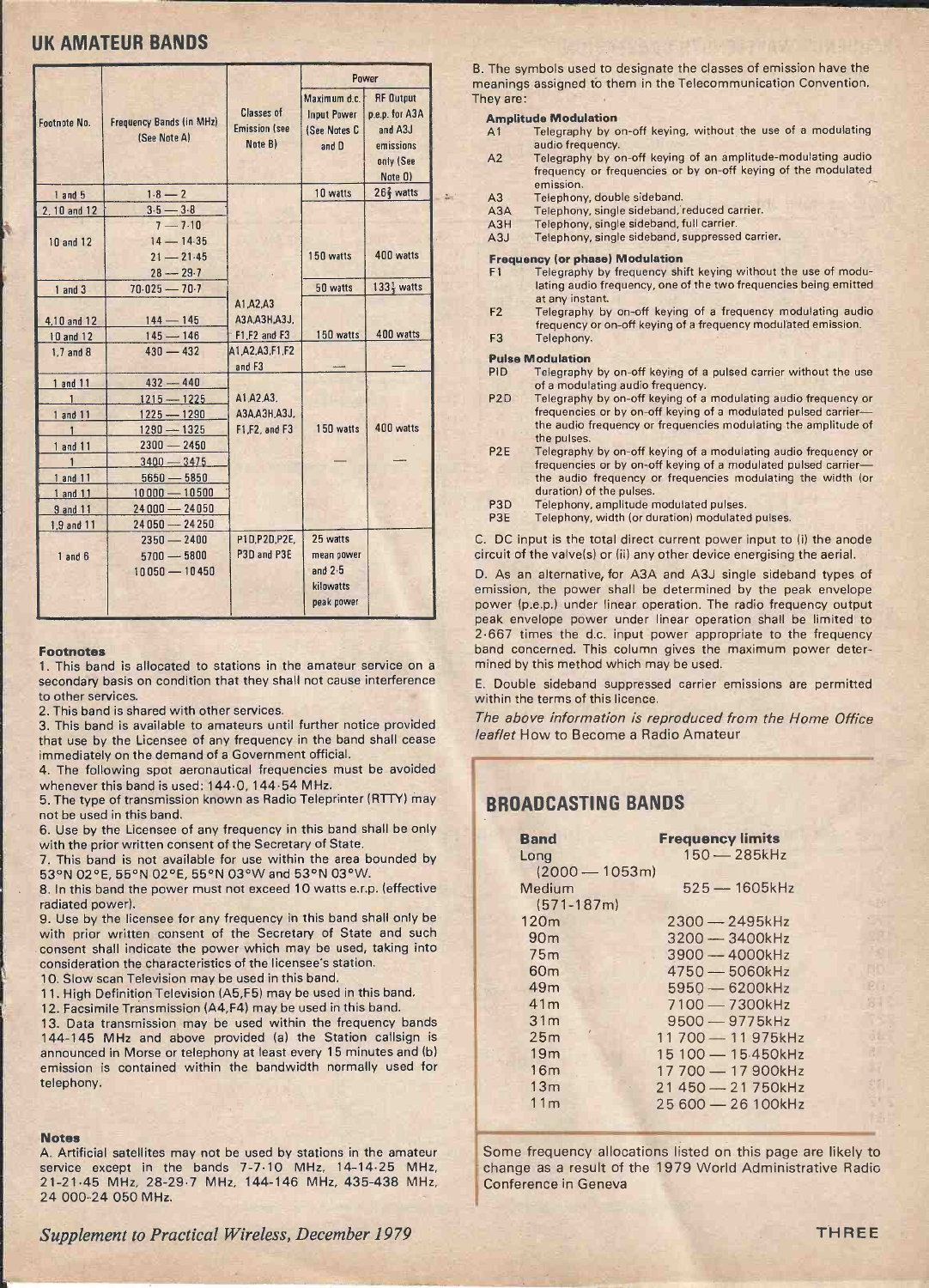

FOUR Supplement to Practical Wireless, December 1979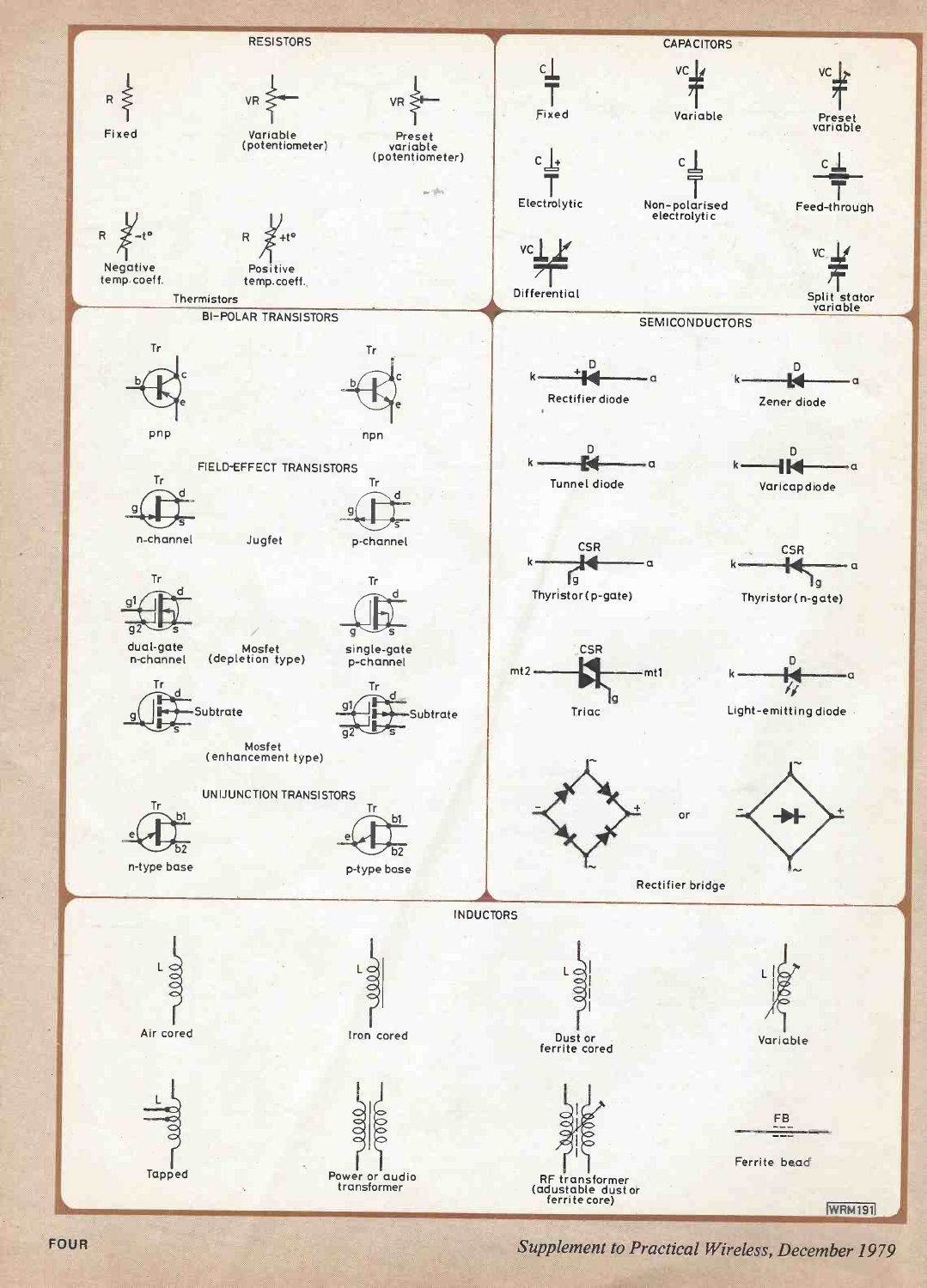

upplement to Practical Wireless, December 1979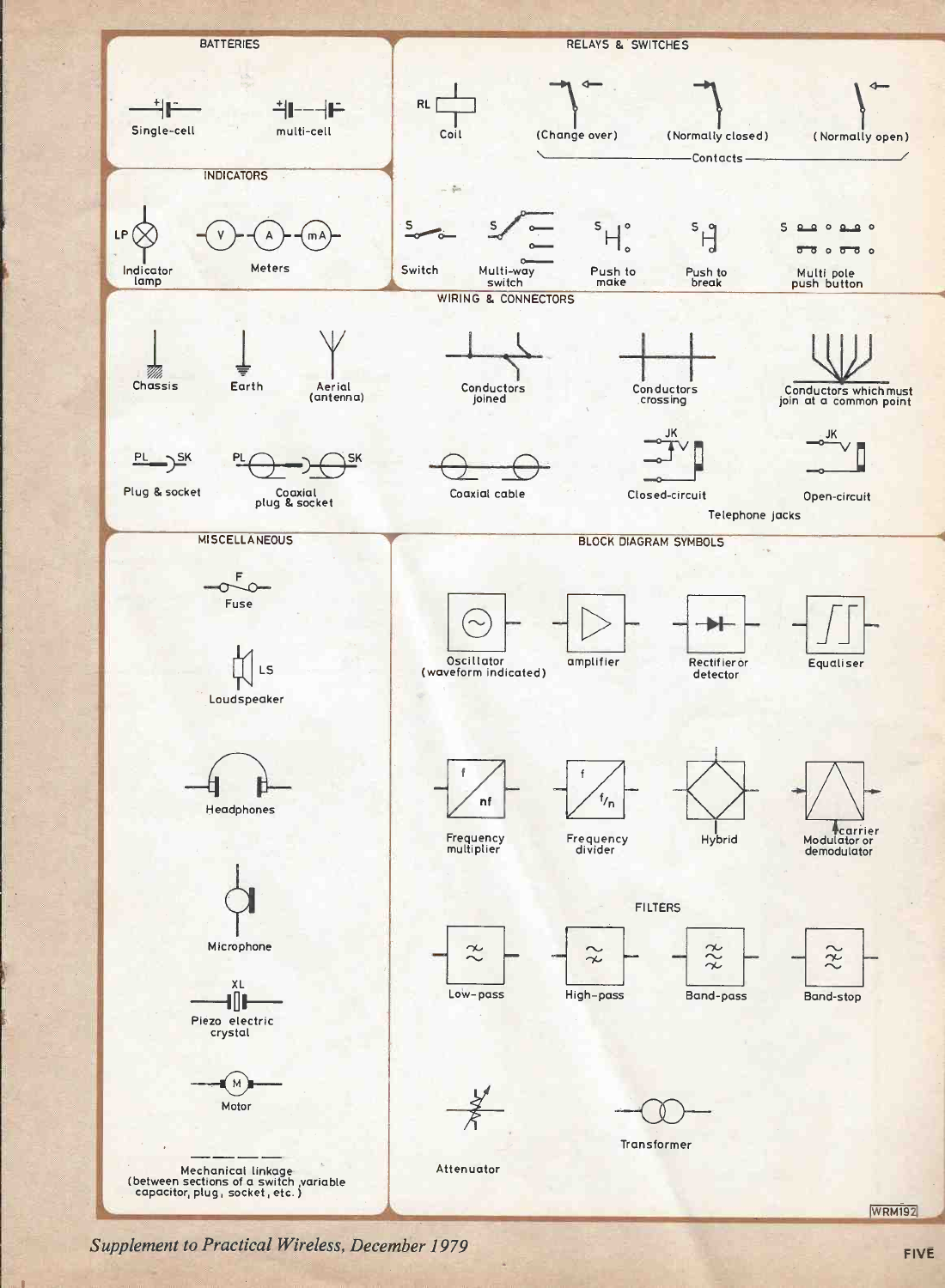# THE MORSE CODE AND SOUND EQUIVALENTS Abbreviated Numerals

|   | <b>Alphabet</b> |                    |                |          |                    |
|---|-----------------|--------------------|----------------|----------|--------------------|
| А |                 | di-dah             | N              |          | dah-dit            |
| B |                 | dah-di-di-dit      | 0              |          | dah-dah-dah        |
| C |                 | dah-di-dah-dit     | P              |          | di-dah-dah-dit     |
| D |                 | dah-di-dit         | Q              |          | dah-dah-di-dah     |
| E |                 | dit                | R              |          | di-dah-dit         |
| F |                 | di-di-dah-dit      | S              |          | di-di-dit          |
| G |                 | dah-dah-dit        | T              |          | dah                |
| H |                 | di-di-di-dit       | U              |          | di-di-dah          |
|   |                 | di-dit             | V              |          | di-di-di-dah       |
| J |                 | di-dah-dah-dah     | W              | $- - -$  | di-dah-dah         |
| К |                 | dah-di-dah         | X              | $ -$     | dah-di-di-dah      |
| L |                 | di-dah-di-dit      | Υ              | $-1 - -$ | dah-di-dah-dah     |
| M |                 | dah-dah            | Z              | $- - +$  | dah-dah-di-dit     |
|   |                 |                    |                |          |                    |
|   | <b>Numerals</b> |                    |                |          |                    |
|   |                 | di-dah-dah-dah-dah | 6              |          | dah-di-di-di-dit   |
| 2 |                 | di-di-dah-dah-dah  | $\overline{1}$ | .        | dah-dah-di-di-dit  |
| 3 |                 | di-di-di-dah-dah   | 8              | $- - -$  | dah-dah-dah-di-dit |

|   | $\blacksquare$ $\blacksquare$ $\blacksquare$ $\blacksquare$ $\blacksquare$ $\blacksquare$ $\blacksquare$ $\blacksquare$ $\blacksquare$ $\blacksquare$ $\blacksquare$ $\blacksquare$ $\blacksquare$ $\blacksquare$ $\blacksquare$ $\blacksquare$ $\blacksquare$ $\blacksquare$ $\blacksquare$ $\blacksquare$ $\blacksquare$ $\blacksquare$ $\blacksquare$ $\blacksquare$ $\blacksquare$ $\blacksquare$ $\blacksquare$ $\blacksquare$ $\blacksquare$ $\blacksquare$ $\blacksquare$ $\blacks$ |  |                                       |
|---|--------------------------------------------------------------------------------------------------------------------------------------------------------------------------------------------------------------------------------------------------------------------------------------------------------------------------------------------------------------------------------------------------------------------------------------------------------------------------------------------|--|---------------------------------------|
|   | $2 \cdot \cdot \cdot$ - di-di-dah-dah-dah                                                                                                                                                                                                                                                                                                                                                                                                                                                  |  | $7 - - \cdot \cdot$ dah-dah-di-di-dit |
|   | $3 \cdot \cdot \cdot$ - di-di-di-dah-dah                                                                                                                                                                                                                                                                                                                                                                                                                                                   |  | $8$ $-- 4$ dah-dah-dah-di-dit         |
| 4 | $\cdots$ $\cdots$ di-di-di-di-dah                                                                                                                                                                                                                                                                                                                                                                                                                                                          |  | $9$ $---$ dah-dah-dah-dah-dit         |
|   | $5 - \cdots$ di-di-di-di-dit                                                                                                                                                                                                                                                                                                                                                                                                                                                               |  | $0$ ----- dah-dah-dah-dah-dah         |

#### Accented Letters

| ä  | $\mathbf{r} = \mathbf{r} - \mathbf{r}$ | di-dah-di-dah              |   |
|----|----------------------------------------|----------------------------|---|
| ch | $- - - -$                              | dah-dah-dah-dah            | ü |
| ñ  |                                        | $--- -$ dah-dah-di-dah-dah |   |

ö ---- dah-dah-dah-dit<br>ü ---- di-di-dah-dah di-di-dah-dah

|   |                 | ADDIƏVIALƏU INUHISIAIS                      |   |                                                                                                                           |                  |
|---|-----------------|---------------------------------------------|---|---------------------------------------------------------------------------------------------------------------------------|------------------|
|   | $\rightarrow -$ | di-dah                                      |   | $\frac{1}{2}$                                                                                                             | Dah-di-di-di-dit |
|   | 2 $-$           | di-di-dah                                   |   | $\frac{1}{2} \left( \frac{1}{2} \right) \left( \frac{1}{2} \right) \left( \frac{1}{2} \right) \left( \frac{1}{2} \right)$ | dah-di-di-dit    |
| 3 |                 | $\cdots$ $\cdots$ di-di-di-dah              | 8 | $\frac{1}{2}$                                                                                                             | dah-di-dit       |
| 4 |                 | $\cdots$ = di-di-di-di-dah                  | я | $\sim$ $\sim$                                                                                                             | dah-dit          |
|   |                 | $5 \cdot \cdot \cdot \cdot$ di-di-di-di-dit | n | $\overline{\phantom{a}}$                                                                                                  | dah              |
|   |                 |                                             |   |                                                                                                                           |                  |

#### Punctuation

| Full stop (.)                    | di-dah-di-dah-di-dah         |
|----------------------------------|------------------------------|
| Comma()                          | dah-dah-di-di-dah-dah        |
| $Colon$ $(:)$                    | dah-dah-dah-di-di-dit        |
| Question mark (?)                | di-di-dah-dah-di-dit         |
| Brackets [(] [)]                 | dah-di-dah-dah-di-dah        |
| <b>Fraction bar or solidus</b>   | dah-di-di-dah-dit            |
| Apostrophe (')                   | di-dah-dah-dah-dah-dit       |
| Hyphen or dash $(-)$             | dah-di-di-di-di-dah          |
| Double hyphen $(=)$              | dah-di-di-di-dah             |
| Quotation marks (")              | di-dah-di-di-dah-dit         |
| Underline (sent before and after |                              |
| the words)                       | di-di-dah-dah-di-dah         |
| Error                            | . - di-di-di-di-di-di-di-dit |
|                                  |                              |
|                                  |                              |

#### **Spacing and Length of Signals**

1. A dash is equal to three dots.

- 2. The space between the signals which form a letter is equal to one dot.<br>3. The space between two letters is equal to three dots.
- 
- 4. The space between two words is equal to five dots.

#### THE RST CODE

#### Readability

#### R1 Unreadable

- R2 Barely readable, occasional words distinguishable
- R3 Readable with considerable difficulty
- R4 Readable with practically no difficulty<br>R5 Perfectly readable
- Perfectly readable

#### Signal Strength

- S1 Faint, signals barely perceptible
- S2 Very weak signals
- S3 Weak signals
- S4 Fair signals
- S5 Fairly good signals
- S6 Good signals
- S7 Moderately strong signals
- S8 Strong signals
- S9 Extremely strong signals

#### Tone

- T1 Extremely rough hissing note
- T2 Very rough a.c. note, no trace of musicality<br>T3 Rough, low-pitched a.c. note, slightly music
- T3 Rough, low-pitched a.c. note, slightly musical<br>T4 Rather rough a.c. note, moderately musical
- Rather rough a.c. note, moderately musical
- T5 Musically modulated note
- T6 Modulated note, slight trace of ripple
- T7 Near d.c. note, smooth ripple<br>T8 Good d.c. note, just a trace of
- Good d.c. note, just a trace of ripple
- T9 Purest d.c. note

A letter is sometimes added to the "T" report to give further information:

C Chirp K **Key clicks** 

D Drift X Very stable note, sounding like a crystal -controlled transmitter

# PROCEDURE SIGNALS AND ABBREVIATIONS FOR CW COMMUNICATIONS

| AA                                    | All after (used after a question mark or RPT           |  |  |  |  |
|---------------------------------------|--------------------------------------------------------|--|--|--|--|
|                                       | to request a repetition)                               |  |  |  |  |
|                                       | All before (see AA)                                    |  |  |  |  |
|                                       | End of transmission                                    |  |  |  |  |
| $\frac{\overline{AB}}{\overline{AB}}$ | Wait                                                   |  |  |  |  |
| BK                                    | Signal used to interrupt a transmission in progress    |  |  |  |  |
| $rac{BN}{BT}$                         | All between and (see AA)                               |  |  |  |  |
|                                       | Long break $(=)$ ; used to separate different parts of |  |  |  |  |
|                                       | the same transmission                                  |  |  |  |  |
| <b>CFM</b>                            | Confirm (or I confirm)                                 |  |  |  |  |
| CL                                    | I am closing my station                                |  |  |  |  |
| $rac{CO}{CT}$                         | General call to all stations                           |  |  |  |  |
|                                       | Starting signal (Also known as KA)                     |  |  |  |  |
| DE                                    | "from" (used to precede the callsign of the            |  |  |  |  |
|                                       | calling station)                                       |  |  |  |  |
| K                                     | Invitation to transmit                                 |  |  |  |  |
| $\overline{KN}$                       | Invitation to a specific station to transmit           |  |  |  |  |
| <b>NIL</b>                            | I have nothing to send to you                          |  |  |  |  |
| <b>NR</b>                             | Number                                                 |  |  |  |  |
| <b>NW</b>                             | Now                                                    |  |  |  |  |
| <b>OK</b>                             | We agree (or it is correct)                            |  |  |  |  |
| <b>PSE</b>                            | Please                                                 |  |  |  |  |
| R.                                    | Received                                               |  |  |  |  |
| <b>RPT</b>                            | Repeat (or I repeat)                                   |  |  |  |  |
| <b>TFC</b>                            | Traffic                                                |  |  |  |  |
| TU                                    | Thank you                                              |  |  |  |  |
| VĀ                                    | End of work (Also known as SK)                         |  |  |  |  |
| <b>WA</b>                             | Word after (see AA)                                    |  |  |  |  |
| <b>WB</b>                             | Word before (see AA)                                   |  |  |  |  |
| <b>WX</b>                             | Weather report                                         |  |  |  |  |

A bar over the letters in the above list indicates that they are sent as one character.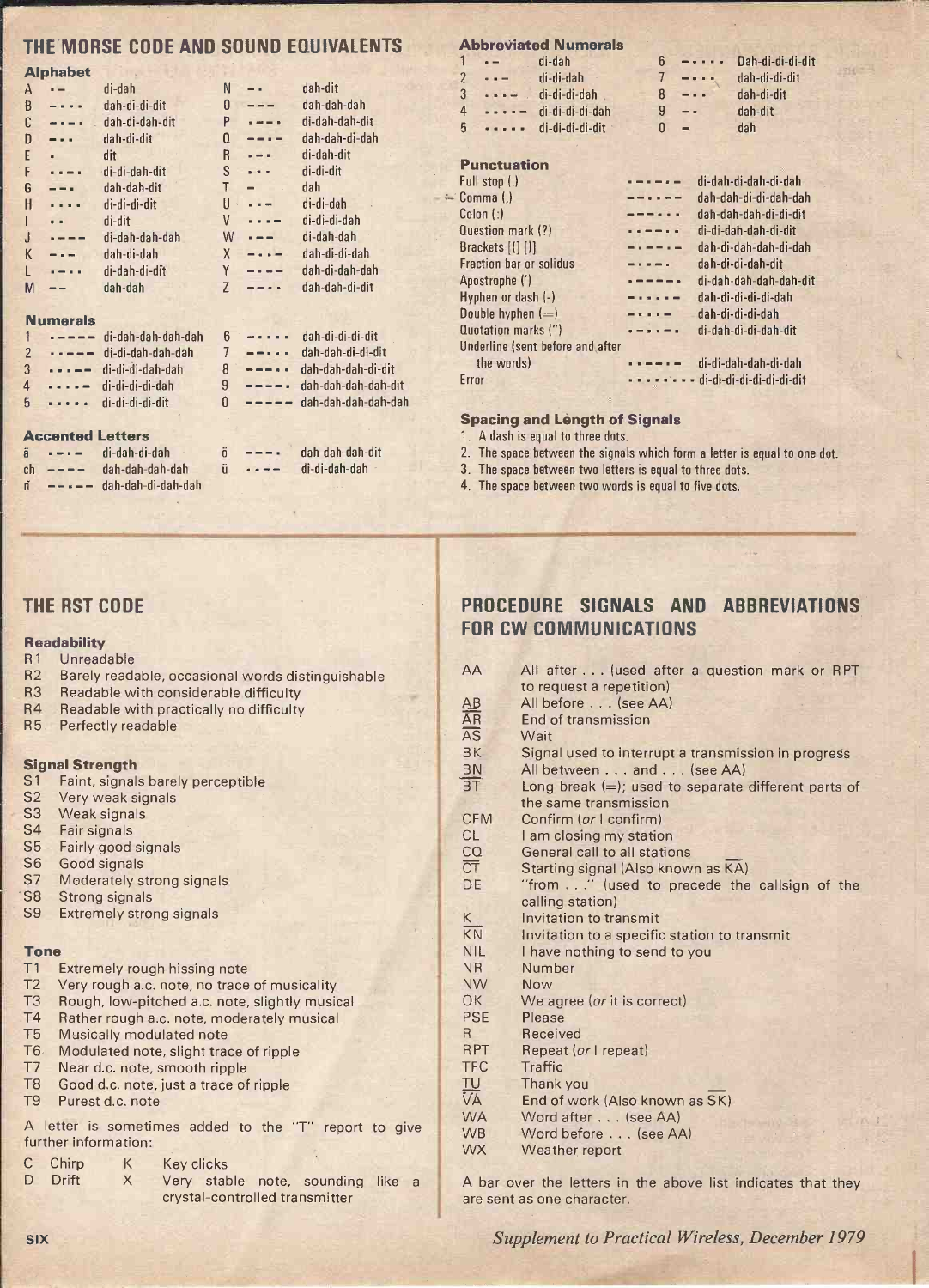| <b>144MHz BAND CHANNELS</b>     |                  |              | <b>432MHz BAND CHANNELS</b>     |                 | <b>ITU PHONETIC</b> |                         |                                     |
|---------------------------------|------------------|--------------|---------------------------------|-----------------|---------------------|-------------------------|-------------------------------------|
| <b>Frequency</b>                | <b>Channel</b>   | <b>Notes</b> | <b>Frequency</b>                | <b>Channel</b>  | <b>Notes</b>        |                         | <b>SPELLING ALPHABET</b>            |
| (MHz)                           | <b>Number</b>    |              | 府<br>(MHz)                      | <b>Number</b>   |                     |                         |                                     |
| <b>Repeater input channels</b>  |                  |              | <b>Repeater output channels</b> |                 |                     | Letter                  | <b>Word</b>                         |
| 145.000                         | R <sub>O</sub>   |              | 433.000                         | <b>RBO</b>      |                     | $\overline{A}$          | Alpha                               |
| 145.025                         | R <sub>1</sub>   |              | 433.025                         | RB <sub>1</sub> | ÷.                  | B                       | <b>Bravo</b>                        |
| 145.050                         | R <sub>2</sub>   |              | 433.050                         | RB <sub>2</sub> |                     | $\mathsf{C}$            | Charlie                             |
| 145.075                         | R <sub>3</sub>   |              | 433.075                         | RB3             |                     | D                       | Delta                               |
| 145.100                         | R4               |              | 433.100                         | RB4             |                     | E                       | Echo                                |
| 145.125                         | R <sub>5</sub>   |              | 433.125                         | RB <sub>5</sub> |                     | F                       | Foxtrot                             |
| 145.150                         | R <sub>6</sub>   |              | 433.150                         | RB <sub>6</sub> |                     | G                       | Golf                                |
| 145.175                         | R7               |              | 433.175                         | RB7             |                     | H                       | Hotel                               |
|                                 |                  |              | 433.200                         | RB/SU8          | (4)                 | $\mathbf{1}$            | India                               |
| <b>Simplex channels</b>         |                  |              | 433.225                         | RB <sub>9</sub> |                     | J                       | Juliet                              |
| 145.200                         | <b>S8</b>        | (1)          | 433.250                         | <b>RB10</b>     |                     | Κ                       | Kilo                                |
| 145.225                         | S <sub>9</sub>   |              | 433.275                         | <b>RB11</b>     |                     | L                       | Lima                                |
| 145.250                         | S <sub>10</sub>  |              | 433.300                         | <b>SU12</b>     | (2)                 | M                       | Mike                                |
| 145.275                         | S <sub>11</sub>  |              | 433.325                         | <b>RB13</b>     |                     | $\mathsf{N}$            | November                            |
| 145.300                         | S <sub>12</sub>  | (2)          | 433.350                         | <b>RB14</b>     |                     | $\circ$                 | Oscar                               |
| 145.325                         | S <sub>13</sub>  |              |                                 |                 |                     | P                       | Papa                                |
| 145.350                         | <b>S14</b>       |              | <b>Simplex channels</b>         |                 |                     | $\Omega$                | Quebec                              |
| 145.375                         | S <sub>15</sub>  |              | 433.375                         | <b>SU15</b>     |                     | $\overline{\mathsf{R}}$ | Romeo                               |
| 145.400                         | S <sub>16</sub>  |              | 433.400                         | <b>SU16</b>     |                     | S                       | Sierra                              |
| 145.425                         | <b>S17</b>       |              | 433.425                         | <b>SU17</b>     |                     | $\top$                  | Tango                               |
| 145.450                         | <b>S18</b>       |              | 433.450                         | <b>SU18</b>     |                     | $\cup$                  | <b>Uniform</b>                      |
| 145.475                         | S <sub>19</sub>  |              | 433.475                         | <b>SU19</b>     |                     | $\vee$                  | Victor                              |
| 145.500                         | <b>S20</b>       | (3)          | 433.500                         | <b>SU10</b>     | (5)                 | W                       | Whiskey                             |
| 145.525                         | S <sub>2</sub> 1 |              |                                 |                 |                     | $\times$                | X-Ray                               |
| 145.550                         | S22              |              | <b>Repeater input channels</b>  |                 |                     | $\mathsf{Y}$            | Yankee                              |
| 145 575                         | <b>S23</b>       |              | 434.600                         | <b>RBO</b>      |                     | Z                       | Zulu                                |
|                                 |                  |              | 434.625                         | RB1             |                     |                         |                                     |
| <b>Repeater output channels</b> |                  |              | 434.650                         | RB <sub>2</sub> |                     |                         |                                     |
| 145.600                         | R <sub>0</sub>   |              | 434.675                         | RB3             |                     |                         |                                     |
| 145.625                         | R <sub>1</sub>   |              | 434.700                         | RB4             |                     |                         |                                     |
| 145.650                         | R <sub>2</sub>   |              | 434.725                         | RB <sub>5</sub> |                     |                         |                                     |
| 145.675                         | R <sub>3</sub>   |              | 434.750                         | RB <sub>6</sub> |                     |                         |                                     |
| 145.700                         | R <sub>4</sub>   |              | 434.775                         | RB7             |                     |                         |                                     |
| 145.725                         | <b>R5</b>        |              | (434.800)                       | <b>RB8</b> )    |                     |                         |                                     |
| 145.750                         | R <sub>6</sub>   |              | 434.825                         | RB9             |                     | <b>Notes</b>            |                                     |
| 145.775                         | <b>R7</b>        |              | 434.850                         | <b>RB10</b>     |                     | 1. Used by Raynet       |                                     |
|                                 |                  |              | 434.875                         | <b>RB11</b>     |                     |                         | 2. RTTY local working (f.m.-v.f.t.) |
|                                 |                  |              | (434.900)                       | <b>RB12</b> )   |                     |                         | 3. Mobile calling channel           |
|                                 |                  |              | 434.925                         | <b>RB13</b>     |                     |                         | 4. Simplex, used by Raynet          |
|                                 |                  |              | 434.950                         | <b>RB14</b>     |                     |                         | 5. Fixed/mobile calling channel     |

# INFORMAL AMATEUR CW ABBREVIATIONS

| <b>ABT</b>      | About              | <b>FB</b>   | Fine business  | <b>LID</b>  | Poor operator  | <b>TKS</b> | <b>Thanks</b>      |
|-----------------|--------------------|-------------|----------------|-------------|----------------|------------|--------------------|
| <b>ADR</b>      | <b>Address</b>     | <b>FER</b>  | For            | LSN         | Listen         | <b>TMW</b> | Tomorrow           |
| <b>AGN</b>      | Again              | <b>FONE</b> | Telephony      | <b>MNI</b>  | Many           | <b>TNX</b> | Thanks             |
| <b>ANI</b>      | Any                | <b>FREQ</b> | Frequency      | <b>MSG</b>  | Message        | <b>TRX</b> | <b>Transceiver</b> |
| ANT             | Antenna            | GA          | Good afternoon | ND.         | Nothing doing  | ТX         | Transmitter        |
| <b>BCNU</b>     | Be seeing you      | GB          | Goodbye        | <b>OM</b>   | Old man        | U          | You                |
| <b>BD</b>       | Bad                | GD          | Good day       | <b>OP</b>   | Operator       | UR         | Your               |
| <b>BLV</b>      | <b>Believe</b>     | <b>GE</b>   | Good evening   | OT          | Old-timer      | <b>VY</b>  | Very               |
| <b>BUG</b>      | Semi-automatic     | GLD         | Glad           | <b>PWR</b>  | Power          | <b>WID</b> | With               |
|                 | key                | <b>GM</b>   | Good morning   | <b>RCVR</b> | Receiver       | <b>WKD</b> | Worked             |
| <b>CK</b>       | Check              | GN          | Good night     | RPRT        | Report         | <b>WKG</b> | Working            |
| <b>CLD</b>      | Called             | GND         | Ground (earth) | RX          | Receiver       | <b>WL</b>  | Will               |
| <b>CNT</b>      | Cannot             | <b>GUD</b>  | Good           | <b>SA</b>   | Say            | <b>WUD</b> | Would              |
| <b>CONDX</b>    | Conditions         | HI          | Laughter       | <b>SED</b>  | Said           | <b>XYL</b> | Wife               |
| CR <sub>D</sub> | Card               | <b>HPE</b>  | Hope           | <b>SIGS</b> | <b>Signals</b> | YL         | Young lady         |
| <b>CUD</b>      | Could              | HR-         | Here           | <b>SKED</b> | Schedule       | 73         | Best regards       |
| <b>CUAGN</b>    | See you again      | <b>HRD</b>  | Heard          | SN          | Soon           | 88         | Love and kisses    |
| <b>CUL</b>      | See you later      | <b>HV</b>   | Have           | <b>SRI</b>  | Sorry          |            |                    |
| <b>DX</b>       | Long distance      | <b>HVY</b>  | Heavy          | <b>STN</b>  | <b>Station</b> |            |                    |
| <b>ELBUG</b>    | Electronic bug key | <b>HW</b>   | How            | <b>SUM</b>  | Some           |            |                    |
| <b>ENUF</b>     | Enough             | Ш           | Repetition     | SWL         | Short wave     |            |                    |
| <b>ES</b>       | And                | <b>INPT</b> | Input          |             | listener       |            |                    |

Supplement to Practical Wireless, December 1979 SEVEN